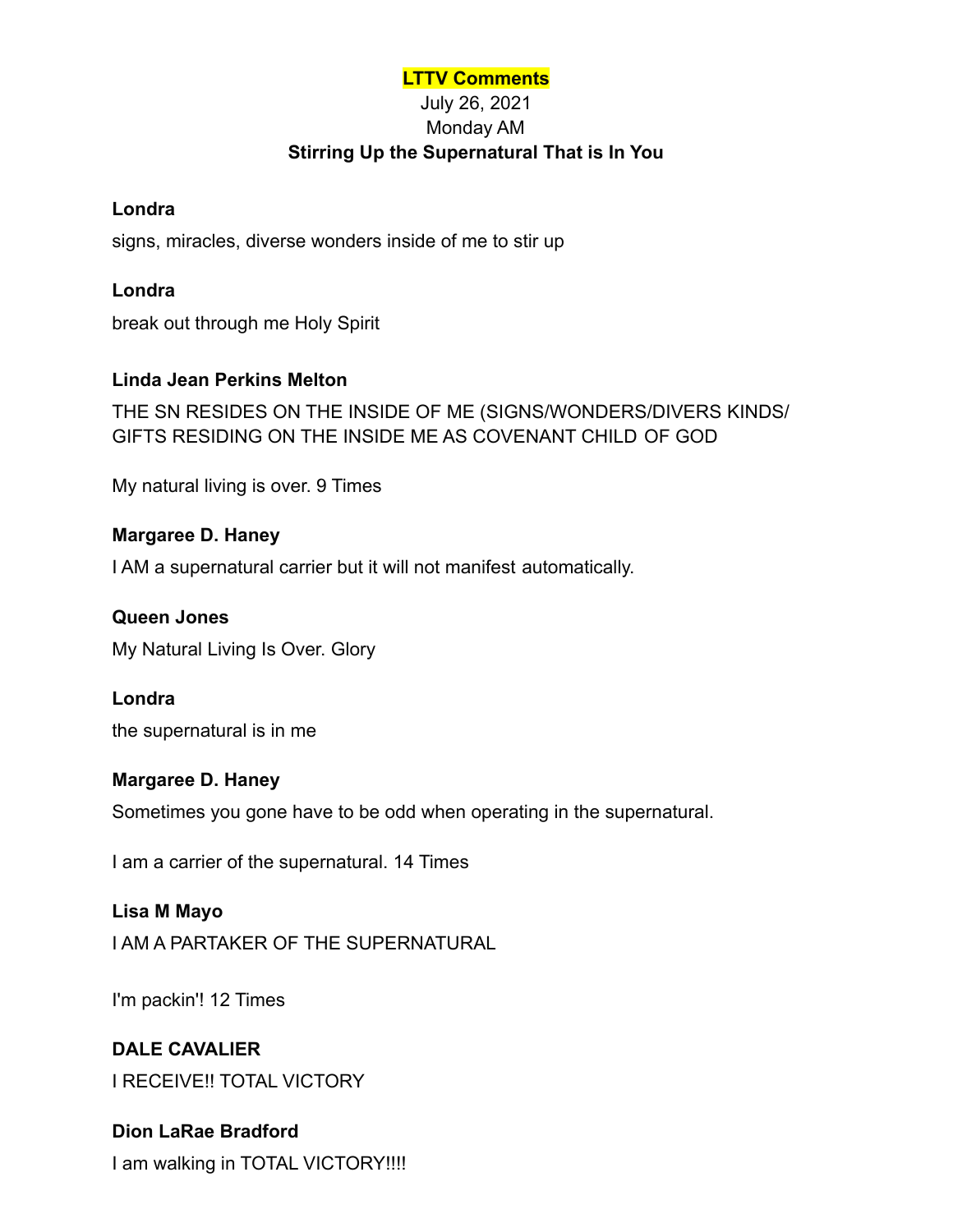## **Linda Jean Perkins Melton**

LINDA SHALL WALK IN TOTAL VICTORY BCUZ I AM PACKING THE SUPERNATURAL

#### **Queen Jones**

Yes Yes, Yes. I Am Tired Of Normal. Speak To Me Father.

## **Crystal Hankins**

From this day forward I am Heavenly Commander

#### **Jerry Robertson**

I want to sign, miracles, divers and wonders in my life now!

#### **Martha Reed**

I'm a child of God assigned to business on his behalf.

#### **Jerry Robertson**

I got to know how to flow

# **Martha Reed**

Stop waiting you already got it.

## **Ricco McAdory**

Hallelujah I'm glad I'm here!!!

#### **Shakina Meredith**

Stir it up in me The SUPERNATURAL that is inside me DIVINE POWER, my natural living is over

## **Monica Epps**

Supernatural dominion lives on the inside of me

## **Patricia Taylor**

Supernatural dominion lives on the inside of me.

#### **Stephanie Webster**

Yes Lord! Joy unspeakable and FULL OF GLORY!!!!

## **Courtney Wimberly**

I am designed to live a EXCELLENT LIFE!!!